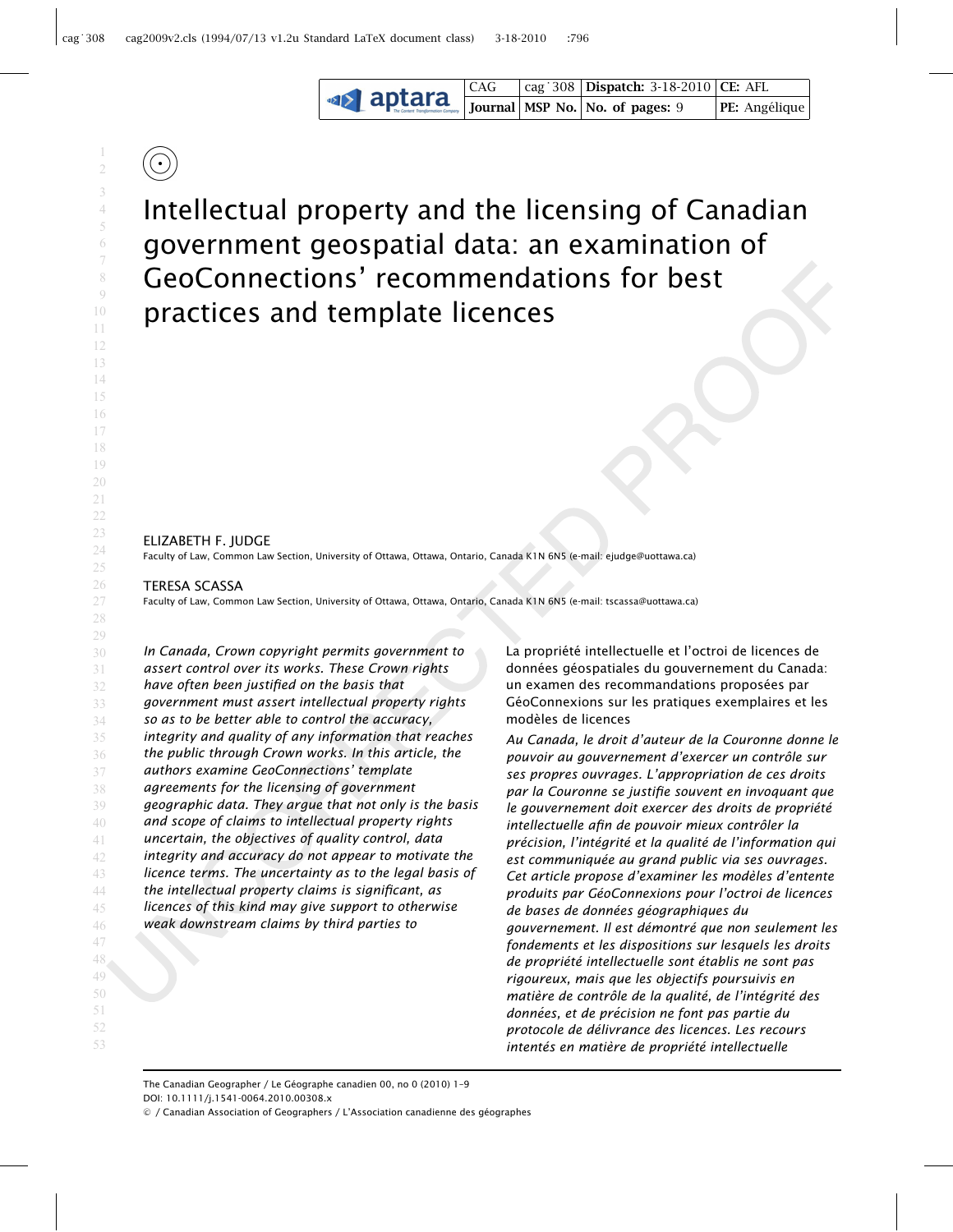*copyright in data products generated through the use of geographic data provided by the Crown.*

Key words: copyright, licensing, intellectual property, geospatial data, government data, Crown copyright, GeoConnections

# **Introduction**

Governments are a major collector of geospatial data across a broad range of sectors. Consistent with practices in comparable nations, the Canadian government has moved towards making its collections of geospatial data publicly accessible through databases such as GeoBase (http://www. geobase.ca) and GeoGratis (http://geogratis.cgdi. gc.ca/). Although governments might make geospatial data widely available, public access may still be subject to legal conditions. Governments may choose to make the data available freely and without restrictions on use, or access to the data may be subject to licence terms that restrict certain uses and activities.

With a view to facilitating the dissemination of government geographic data in its broadest sense, GeoConnections (http://www.geoconnec tions.org), an organization led by Natural Resources Canada, has developed a best practices guide, *The Dissemination of Government Geographic Data in Canada: Guide to Best Practices* (*Best Practices*) (GeoConnections 2008), which includes a series of template licence agreements to assist all federal government agencies and departments in disseminating geographic data and to provide model terms to govern the access to such data online. As the *Best Practices Guide* makes clear, its templates seek to provide a uniform approach for geographic data across federal departments and agencies, and their application extends beyond data generated by Natural Resources Canada. To provide a sense of the scope covered by the document, the *Best Practices Guide* illustratively lists Agriculture and Agri-Food Canada's National Land and Water Information Service and National Agri-environmental

*s'appuient sur des bases juridiques incertaines. En vertu de ce type de licences, des tiers pourraient se sentir justifi´es de r´eclamer des droits d'auteur complémentaires sur les produits de données dérivés des bases de donn´ees g´eographiques appartenant a` la Couronne.*

Mots clés: droit d'auteur, octroi de licences, propriété intellectuelle, données géospatiales, donn´ees gouvernementales, droit d'auteur de la Couronne, GéoConnexions

Health Analysis and Reporting Project; the Department of National Defence's Military Planning and Operations; Elections Canada's Election Planning and Management; Environment Canada's Canadian Ice Service, Meteorological Service of Canada, Environmental Emergencies Mapping Program, Climate Change Variability and Extremes, RésEau and Ontario Region's Information System for the Environment; Fisheries and Oceans Canada's GeoPortal, St. Lawrence Observatory, Canadian Hydrographic Service and Canadian Coast Guard; Health Canada; Indian and Northern Affairs Canada; Natural Resources Canada's National Atlas of Canada, National Forest Information System, GeoGratis, Earth Observation Data Services and Canadian Geoscience Knowledge Network; Parks Canada; Public Safety Canada's Emergency Preparedness and Response Coordination; Public Works and Government Services Canada; Royal Canadian Mounted Police; Statistics Canada's Population Census, Census of Agriculture and Canadian Environmental Sustainability Indicators (GeoConnections 2008, 16-17). The data covered by the licences thus range from geospatial coordinates to information represented in a geographic context.

These licences are founded on the assumption that the government holds intellectual property (IP) rights in its data. The licences also require express acknowledgement of government as the source of the base data in any downstream products, while at the same time disclaiming any responsibility for flawed or faulty data.

Like Canada, other jurisdictions are debating whether and how to license government geospatial data; however, each national context presents its own legal issues due to sometimes significant differences in rules around government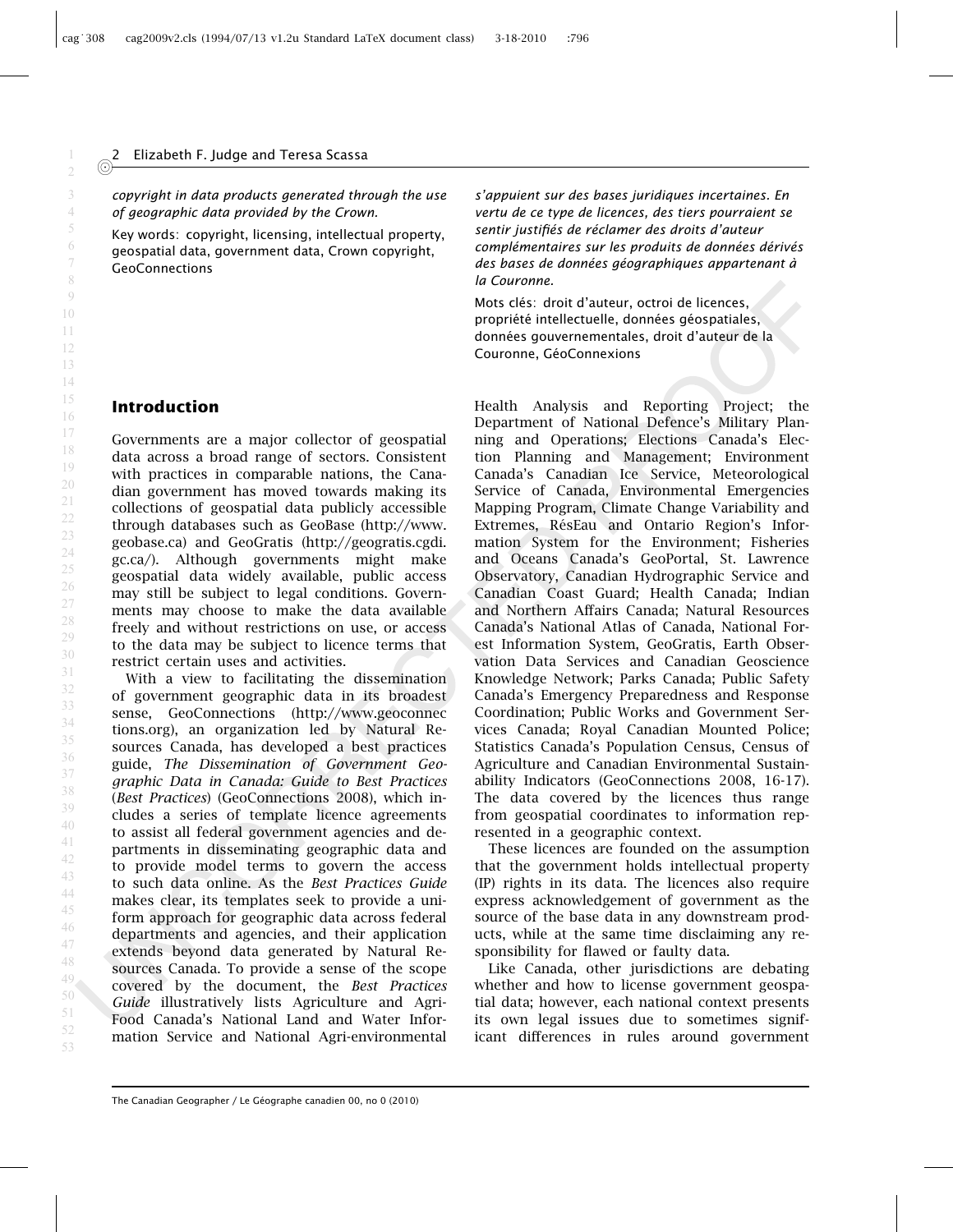ownership of government works, the test for originality in copyright, and other variations in intellectual property law. For example, in the European Union (EU), an entirely different *sui generis* legal regime has been mandated for database protection, which provides different legal protection than what is generally available under national copyright law. Moreover, the EU also passed a specific directive in 2007 to establish an *Infrastructure for Spatial Information in the European Community* (INSPIRE) (EU 2007). Without affecting existing intellectual property rights in spatial information, INSPIRE is designed to create infrastructures to encourage data interoperability and data sharing by building on the existing infrastructures of the member states for spatial information.

20 21 22 23 24 25 26 27 28 29 30 31 Differences from jurisdiction to jurisdiction may pose significant challenges for those who seek to use various sets of data in complex trans-border applications such as air or marine navigation. While there is scholarship addressing the state of the law in other countries (Onsrud 1998; Onsrud and Lopez 1998; National Research Council 2004; Cho 2005), little has been done that focuses on the Canadian legal context. The GeoConnections *Best Practices Guide* and templates make an important contribution, and this paper engages with the complex issues raised by these licences.

33 34 35 36 37 38 39 40 41 42 43 44 45 46 47 48 49 50 51 52 53 In this paper we examine a GeoConnections template agreement. We explore the intellectual property claims on which the agreement is based and the underlying public policy issues. Crown copyright has long been a means by which government asserts control over its works, often with the expressed objective of ensuring the accuracy and integrity of any information they contain. In the case of GeoConnections' template licences, not only are the claims to intellectual property rights uncertain, the objectives of quality control, data integrity and accuracy do not appear to motivate the licence terms. Neither the *Best Practices* document nor the licences draw any meaningful distinctions between data in its raw form and data that are graphically represented, as in maps, aerial photographs, digital elevation models, subsurface visualizations and satellite imagery. Founded on weak intellectual property claims, the licences may actually bolster flimsy downstream claims by third parties to

copyright in data products generated through the use of government geospatial data. To the extent that intellectual property rights subsist in such data sets, we consider whether these rights are sufficiently leveraged in the template licences so as to maximize the integrity, accuracy and quality of the data in downstream uses.

## **Licence Examined**

In *Best Practices*, GeoConnections offers a series of model templates for licence agreements. The templates vary depending on whether the licence is fee-based or not and whether there are enduse restrictions. The templates are provided following a discussion of the development of an integrated framework for the licensing of government geographic data. The integrated framework is grounded in the existing legal context, and *Best Practices* contains a discussion of the applicable laws, most notably those regarding intellectual property rights. While a number of different licence templates are provided, the underlying intellectual property principles are the same for all. We focus on the *No-Fee Unrestricted Use Web Wrap Licence Agreement for Government Geographic Data* [*Agreement*] in Appendix A to avoid excessive cross-referencing (GeoConnections 2008, 93–102).

The *Agreement* is an online contract that applies when users browse, download or access data through a web interface. As with most webbased contracts, users who access the data are presumed to have read the agreement and are legally bound by it. The first part of the *Agreement*, titled 'Background', declares that 'Canada is the owner, or licensee, of Intellectual Property Rights in and to Canada Digital Data' pertinent to the *Agreement*. According to the definitions in s. 1.3 of the *Agreement*, Canada Digital Data include the data, metadata and related documentation. Canada Digital Data may consist of 'Canada's Data', which is defined as the data in which the intellectual property rights vest with Canada, but may also include other data, in which the intellectual property rights vest with third parties and are licensed to Canada.

The *Agreement* grants the licensee a 'royaltyfree, nonexclusive, world-wide, non-assignable licence to use, reproduce, extract, modify,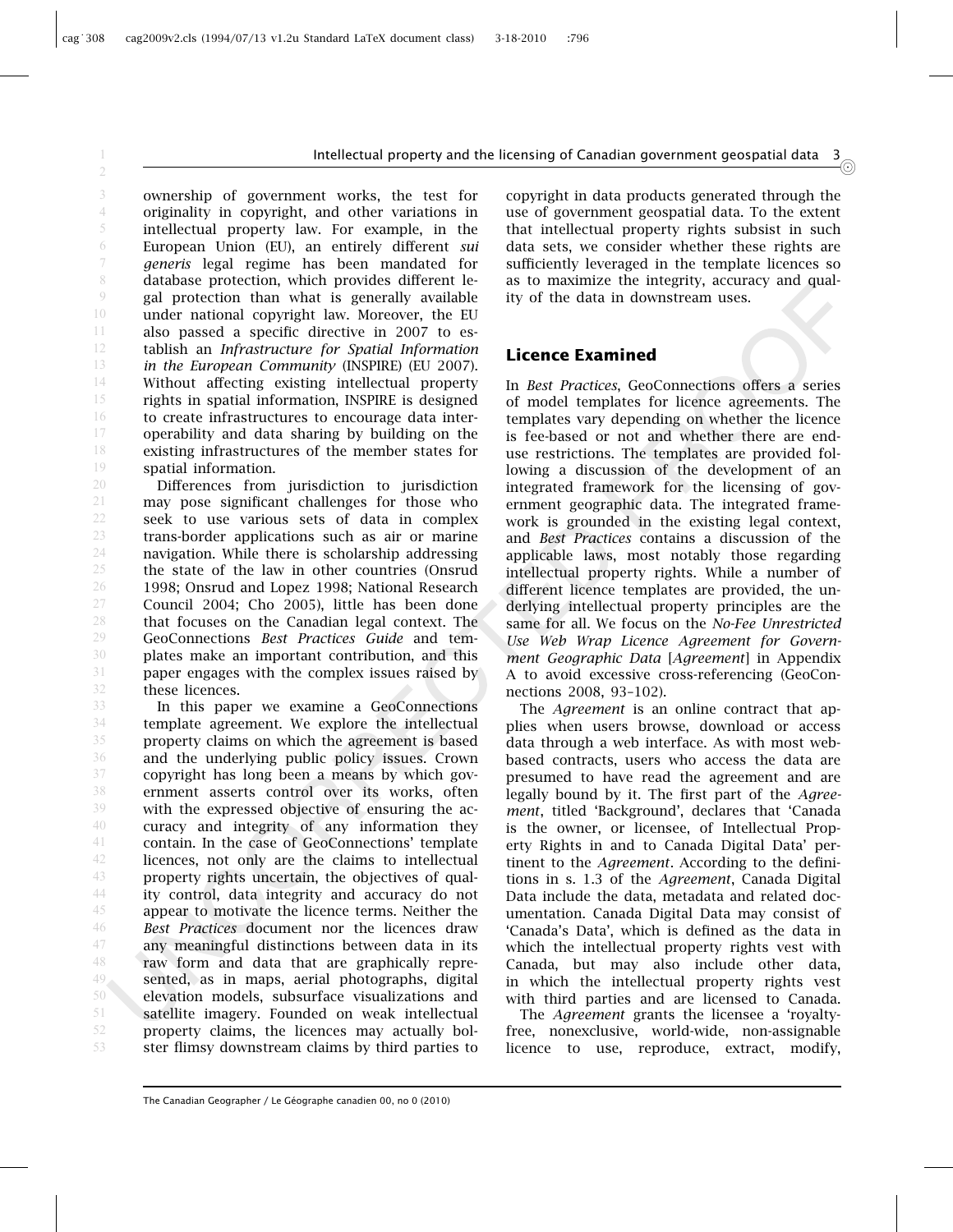#### 4 Elizabeth F. Judge and Teresa Scassa (C

1 2

30 31 32

3 4 5 6 8  $\bigcirc$ 10 11 12 13 14 15 16 17 18 19 20 21 22 23 24 25 26 27 28 29 translate, further develop and distribute the Canada Digital Data, and to manufacture and license Value-Added Products, and to sublicense any or all of such rights' (s. 3.1). In exchange, the licensee must acknowledge the source of the data in any reproduction of the data according to the terms provided for in s. 4.1. If the data are incorporated in a value-added product, a separate notice must be prominently displayed on the product in the terms set out in s. 4.2. While licensees must acknowledge the source of the data in the stipulated terms, they may not use any other language or symbols that might suggest an association with or endorsement by the government of Canada (s. 4.3). Licensees must also not imply that they have an exclusive distribution arrangement for the data (s. 5.2). The licensed data may not be used in any way that 'may bring disrepute to or prejudice the reputation of Canada' (s. 5.3). The licensee agrees to submit any promotional literature referring to the data or a relationship with the government for approval. Licensees must also notify Canada of any third party infringement of the data, and must assist with the enforcement of 'Canada's Intellectual Property Rights'.

The *Agreement* includes a series of disclaimers which state that Canada makes no representations and gives no warranty with respect to the 'accuracy, usefulness, novelty, validity, scope, completeness or currency' of the data provided under the licence. The terms include a waiver of all liability relating to the possession or use of the data, and the licensee agrees to indemnify the Crown and its agents from all thirdparty claims relating to the use of the data in any way, including in the manufacture, distribution or publication of any value-added products (s. 6.1–6.3).

## IP claims for geospatial and geographic data

The *Best Practices Guide* refers to 'geographic data', which is not defined, but which is clearly used in its broadest sense, and would include geospatial coordinates as well as representations of geographic features or phenomena. For example, the *Best Practices Guide* states: 'Government geographic data sets may consist of an arrangement of raw data such as facts, bare statistics, characters, symbols or other similar data; or may

be comprised, in whole or in part, of other copyrighted works'. (GeoConnections 2008, 58). Neither geographic nor geospatial data are defined terms in the licences. The *Best Practices Guide* contemplates the licensing of data in a variety of forms, from geospatial data to representations of that data such as maps or photographs.

The *Agreement*, like the other template agreements proposed by GeoConnections in *Best Practices*, is premised on Canada owning the intellectual property rights in Canada's Data. Canada's Data is defined as 'that Data contained in the Canada Digital Data, the Intellectual Property Rights of which vest in Canada'. 'Data' are separately defined as 'any expressed original data fixed in a form giving rise to Intellectual Property Rights' (s. 1.4), 'such as' (but presumably not limited to) the specific data sets identified in a schedule to each licence. Thus to come within the scope of the *Agreement's* definition of 'Data' and be subject to the licence, it is a necessary condition that the data can qualify for intellectual property protection. This may seem straightforward, and even tautological, but there are few legal avenues for data to qualify as protected intellectual property.

The *Agreement* is vague about the basis for any intellectual property claims. Intellectual property rights are defined in s. 1.5 as 'any and all intellectual property rights recognized by the law, including *but not limited to*, intellectual property rights protected through legislation' (emphasis added). The *Agreement* therefore contemplates that intellectual property protection can arise not only from the main statutes (*Copyright Act*, *Patent Act*, *Trade-marks Act*), but also from the common law, as, for example, in a claim for damages for the unauthorized disclosure of confidential information.

Although it is theoretically possible for data to be protected as confidential information, the terms of the *Agreement* are necessarily inconsistent with the legal requirements for this form of intellectual property protection. To qualify as confidential information at common law, the information must be secret, have value because of its secrecy, and have been subject to reasonable steps to keep the information secret (World Trade Organization 1994, art. 39(2)). Data made accessible through a public website cannot meet these criteria.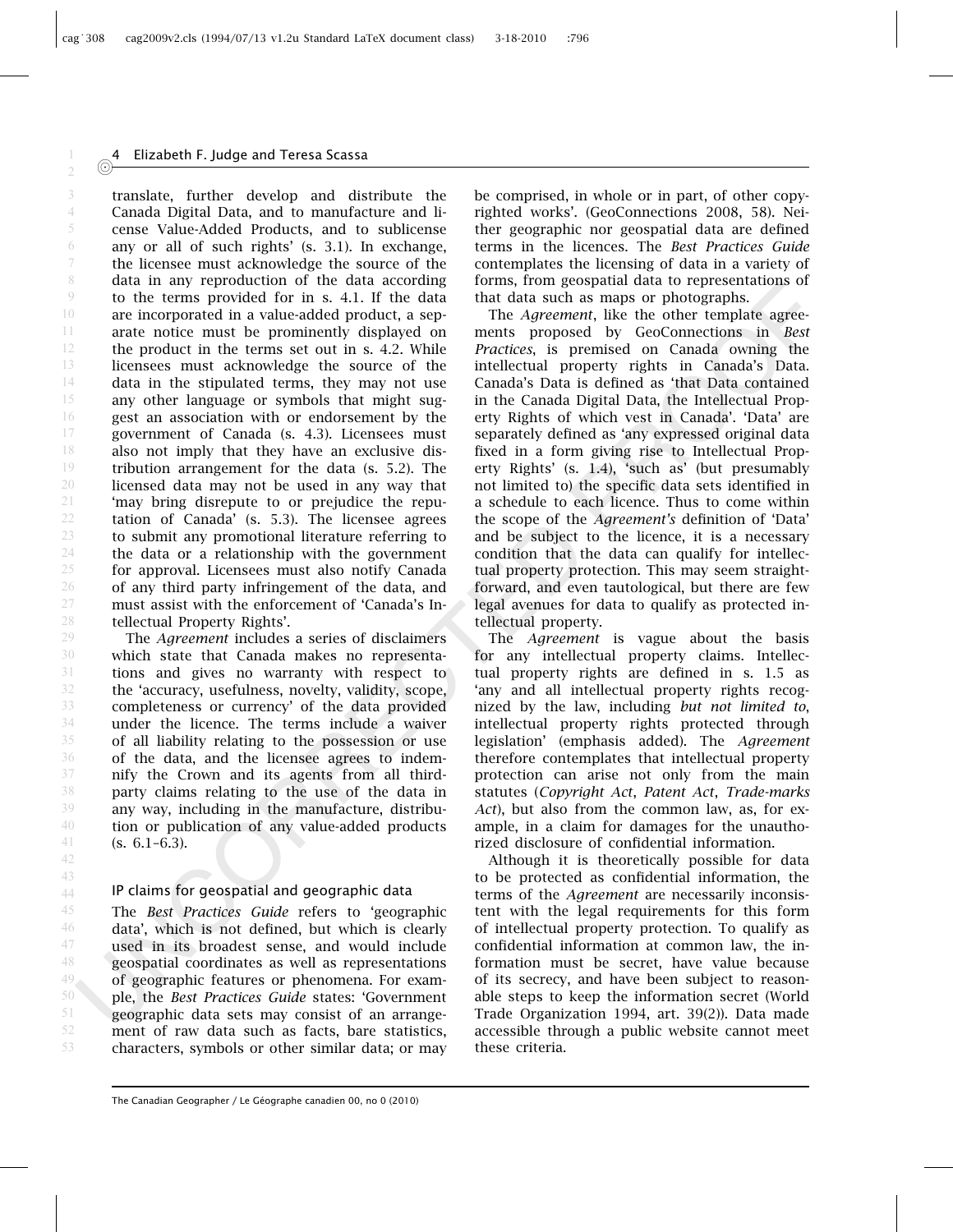The only other reasonable basis for any intellectual property claim in the data would be copyright, a purely statutory form of legal protection. Indeed, the *Agreement's* definition of 'Data', in referring to 'any expressed original data fixed in a form...', uses language that is drawn from copyright law. For copyright protection, there must be an author, an original expression and fixation in a material form (Canada 1985, ss. 2, 3, 5). In Canada, 'originality' requires that a work 'must be the product of an author's exercise of skill and judgment' that 'must not be so trivial that it could be characterized as a purely mechanical exercise' (*CCH* 2004, paras. 15–16). By international agreement, copyright protection does not extend to 'ideas, procedures, methods of operation or mathematical concepts' (World Trade Organization 1994, art. 9(2)). As the Supreme Court of Canada recently affirmed, copyright protection 'does not extend to facts or ideas but is limited to the expression of ideas' (*CCH* 2004, para. 22).

52 53

25 26 27 28 29 30 31 33 34 35 36 37 38 39 40 41 42 43 44 45 46 47 48 49 50 51 Thus, raw data are not copyrightable subject matter, but data can be compiled or graphically represented and the original contributions in those products can qualify as 'original expressions' that come within copyright's scope. In simple terms, a factual datum, such as that an individual resides at a given address, does not qualify for copyright protection, but if a group of those facts were part of a compilation and the selection or arrangement was original, the choices making up the original selection or arrangement can be copyrightable. Additionally, graphic representations of data, such as 'drawings, maps, charts, plans, [and] photographs' are eligible for copyright protection as artistic works provided they are original (Canada 1985, s. 2). Peculiarly, the *Agreement's* definition of 'Data' refers to any 'expression of original data', which is quite a different thing from the standard for copyright protection, which is an 'original expression' of data or an original selection or arrangement of a compilation of data. If only original expressions can be copyrighted, the extent of any intellectual property claims in data under the licence is dubious and certainly cannot reach the raw underlying data.

*Best Practices* offers some insight into the grounds for the intellectual property claims on which the template agreements are based. In Chapter 4, GeoConnections acknowledges that the raw data cannot be protected by copyright law, providing as a section head: 'Raw Data is not Protected under the Copyright Act' (ch. 4.2.3). The document goes on to state that copyright subsists 'in the depiction, representation or expression of such roads, distances and boundaries, provided they are original'. In other words, while raw location data cannot be protected, its expression in a map or chart, if original, can be. This is consistent with the *Copyright Act*'s protection for artistic works, which includes maps, charts and plans (s. 2); however, the statement is hard to square with the *Agreement* itself, which refers only to 'Data', and not to copyrightable subject matter such as maps, charts or photographs that might be provided to the licensee.

*Best Practices* also states that data sets may qualify for protection as 'compilations' (ch. 4.2.4). This too is consistent with the *Copyright Act*, which protects compilations, including 'a work resulting from the selection or arrangement of data' (s. 2) as long as they meet the requirements of originality. However, it is clear that the originality must lie in the 'selection or arrangement' of the data and that the protection 'shall not extend to the data or material itself' (World Trade Organization 1994, art. 10(2)). What might constitute an original 'selection' of data under Canadian law is unclear (Scassa 2006), but it is likely that a data set, particularly a 'whole of universe' data set, that is ordered chronologically, numerically or alphabetically and where the entire data set is provided without selection, would not contain sufficient originality in its arrangement to attract copyright (Judge and Gervais 2009).

The fact that a set of geospatial data is the product of expensive, complex and labourintensive processes will not suffice to make it original. The cost and work involved in compiling data do not render it protectable in copyright law, as the Supreme Court of Canada has expressly rejected the 'sweat of the brow' approach to originality in copyright law (*CCH* 2004). Where, however, the data are analyzed and compiled through an exercise of skill and judgement, sufficient originality to ground copyright may be found. For compilations, that originality will lie in the author's selection and arrangement of the data.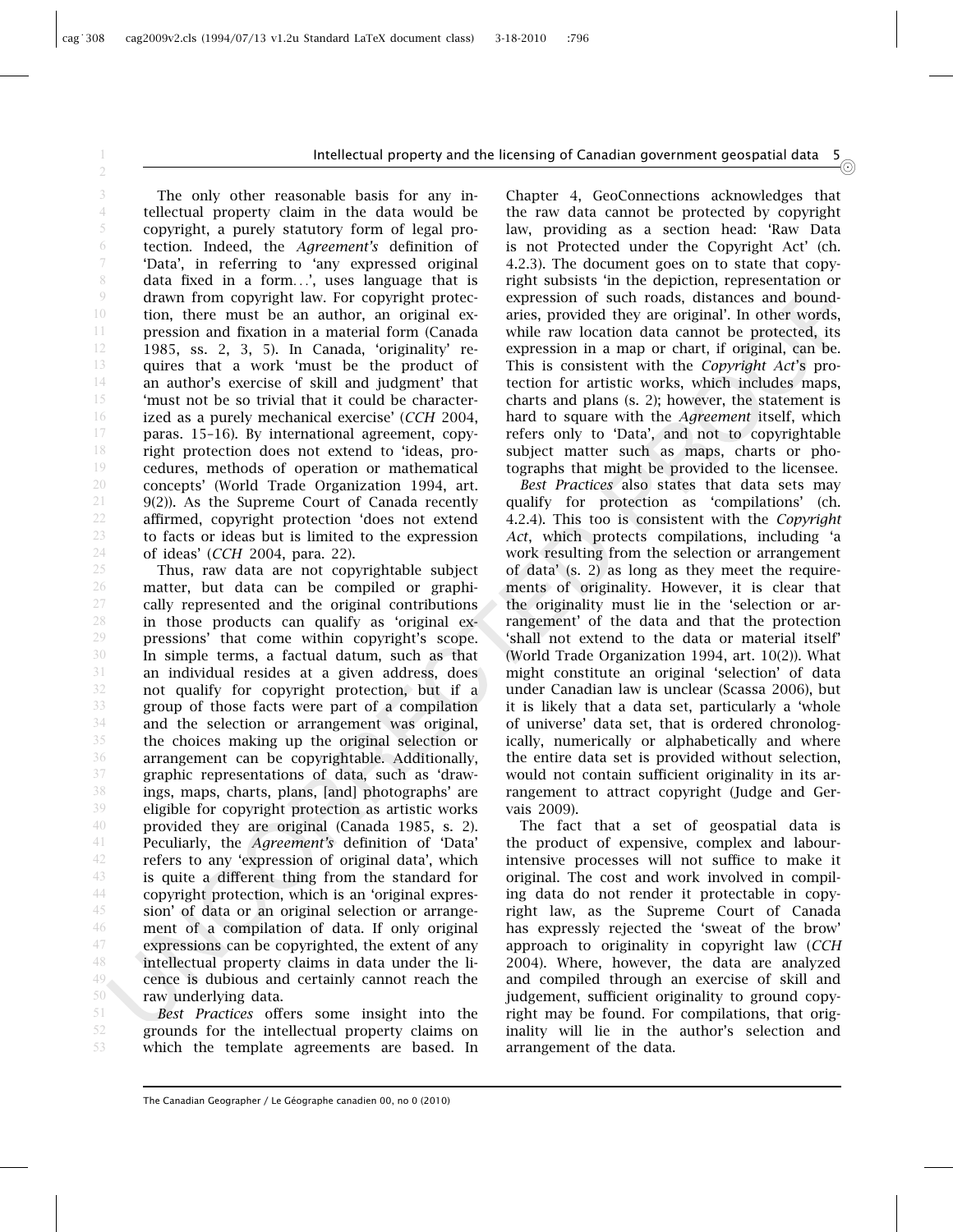### 6 Elizabeth F. Judge and Teresa Scassa

Even if a data compilation were to be protected, copyright law would provide recourse only against an unauthorized reproduction of all or a substantial part of the original expression, that is, the selection or arrangement, and not the data itself (Gervais and Judge 2005, 37). If the underlying data were mined so as to present certain data in a new arrangement, there would likely be no copyright infringement, as there would be no copying of the protected original expression in the selection or arrangement. The new selection or arrangement would not only be unlikely to infringe any copyright, but, if original, would be protected. In an area so replete with uncertainty, it will often be difficult to determine the existence or scope of any copyright in a data set.

The situation is different with data that is represented graphically—such as a map or chart as these can be eligible for protection as artistic works if they are original expressions. Maps are one of the oldest categories of copyright works, yet they still pose interesting challenges because it is difficult to separate unprotected factual geographic data from their protected original expression in the map. The location of a road, for example, is a representation of a noncopyrightable fact (the road exists); yet the depiction of the road may be the result of the map maker's interpretation of the data, as well as her choices as to how to represent it, which are protected if they reflect an exercise of skill and judgement. Despite these difficulties, maps are routinely protected by Canadian courts, including maps created using software and digital scanning equipment (*Weetman* 2001; Scassa 2003–2004, 60; *R v. Allen* 2006).

Aerial photographs also raise interesting issues. Photographs are protected as artistic works (Canada 1985, s. 2). However, like all other copyright works, they must be original. A photograph taken by a satellite would lack the requisite originality unless it could be shown that there was an exercise of skill or judgement by a human author and that it was not a purely mechanical result. Images from satellite equipment could be interpreted in two ways. If the satellite imagery is analogized to pictures from a camera, the resulting images would be protected if there was a human operator of that equipment (which could of course be remote) and the image reflected in-

dividual choices of composition, lighting, weather conditions, etc. If the satellite images are analogized to output from a computer, the images would be protected if there is original expression in the software code (Gervais and Judge 2005, 36, 28–30). In *Best Practices,* a 'case study' flow chart which labels an aerial photograph as 'Facts (raw data)' (59) is potentially misleading. Under copyright law, there is a significant difference between raw data and the representation of that data. Copyright protects the photograph—the visual representation—if it is an original expression but not the data.

It would seem, then, that the *Agreement* is based on intellectual property claims that are highly uncertain at best. There is very little case law in Canada on the extent of copyright in factual compilations, and it is doubtful whether any given compilation of data will present a sufficiently original selection or arrangement to attract copyright protection, especially if the data purports to be a 'whole of universe' data set. The protection would not extend to the underlying data. Further, while an interpretation of the data might require skill and judgment, it is unlikely that copyright would prevent any other party from using the same raw data to arrive at similar interpretations. Copyright clearly extends to maps or charts, but issues still remain about how to distinguish the protected original expression of geographic data from the unprotected underlying data.

*Best Practices* was created for use by the federal government and its departments; this raises additional issues regarding the scope of claims. The federal government holds copyright in its works by virtue of Crown copyright (Canada 1985, s. 12). However, an historical 'royal prerogative', preserved by the current copyright legislation, may give additional rights to the Crown. The contours of the royal prerogative are uncertain, but statutes, regulations and court decisions are typically considered to be protected through royal prerogative in perpetuity, and not just for the statutory copyright term of 50 years from first publication that applies to other government works, such as reports and studies, which must meet the normal requirements for copyright (Judge 2005). Although not all agree, since the eighteenth-century courts and governments have argued that Crown copyright enables

53

ര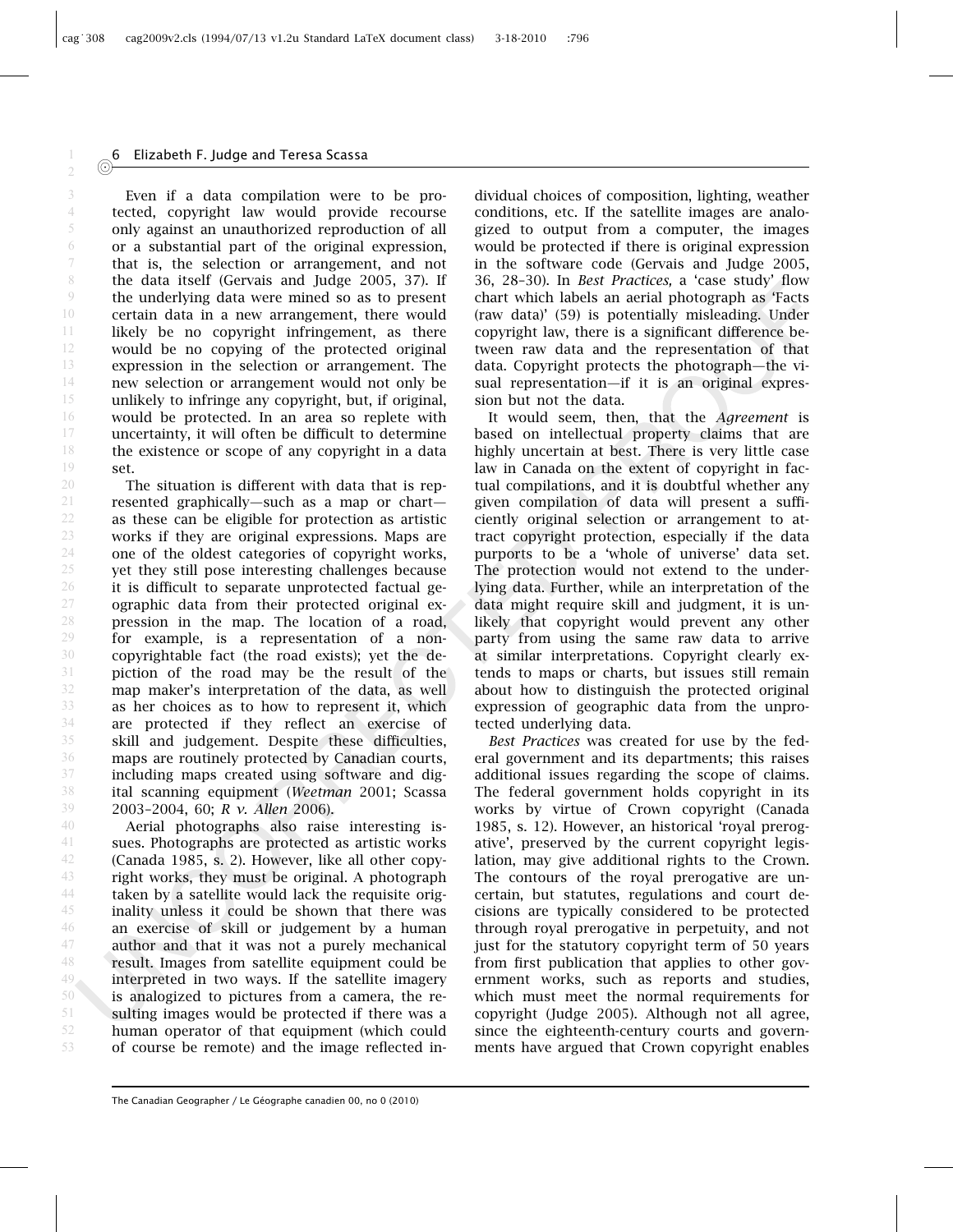government to control the quality and integrity of works it produces and therefore is necessary and provides a public benefit (*Millar v. Taylor* 1769; *AG New South Wales* 1938; *Rex v. Bellman* 1938; UK Cabinet Office 1999, para. 5.1). As the scope of the royal prerogative in relation to government data has never been judicially considered, it is conceivable that the Crown might assert a form of copyright in its data that is distinct from the rights granted under the *Copyright Act*. Like the prerogative claims that protect certain official texts in perpetuity, this right could be asserted to protect official data (e.g., Canada's Data) in perpetuity.

17 18 19 20 21 22 23 24 25 26 27 28 29 30 31 Two final possibilities for legal protection of data should be mentioned. Some jurisdictions such as the European Union have separate laws apart from copyright that provide *sui generis* rights in databases that extend to their contents (EU 1996). Canada, however, has no such protection. Second, contract law can be used to protect data. A contract between the government and a licensee for use of governmentgenerated data need not be predicated, as this *Agreement* is, on the government having underlying intellectual property rights in the data. However, a contract cannot create intellectual property rights that do not meet the legal requirements for subsistence.

32 33 34 35 36 37 38 39 40 41 42 43 44 45 46 47 48 49 50 51 52 53 The problems with the uncertain basis for the government's intellectual property claims in these data are compounded because they set the stage for third parties to make similar claims. According to the *Agreement*, licensees are permitted to improve and modify the licensed government geographic data and can retain intellectual property rights in those modifications, translations and developments (s. 2.1), while s. 2.2 preserves Canada's and third-party rights in the source Canada Digital Data. Licensees (excepting other Crown entities) could not base their intellectual property claims on the royal prerogative, and other grounds to protect the modifications would be vulnerable to the same weaknesses in the copyright claims that are discussed above. Yet, the wording of s. 2.1 suggests that the act of modifying data constitutes a basis for intellectual property rights to vest in the licensee. Section 2.1 does not make it clear that the modifications must constitute original expression. Purely mechanical changes, such as

changing the line weight for every street centre line in a map or changing the font in which all labels are expressed, would not be sufficient to attract copyright protection. Even where changes are more than purely mechanical, copyright law would only protect the expression, and would not extend to the facts expressed.

## Implications of IP claims in licence

Given the doubtful basis under copyright law for a claim to rights in data, royal prerogative may be the strongest ground for the government's intellectual property claim in the *Agreement*. The Government could argue that the assertion of royal prerogative in geospatial data is justified for public policy reasons, such as the need to maintain control to ensure the integrity and quality of the data. Support could be drawn from statutes and case law, which are protected under the royal prerogative. The *Reproduction of Federal Law Order* permits the free reproduction of laws to ensure the goal of improving access, but on the conditions that the person reproducing the data exercises 'due diligence ... in ensuring the accuracy of the materials reproduced and the reproduction is not represented as an official version' (Canada 1996, para. 4). The *Agreement* does require that the government source of the data be acknowledged and it prohibits false suggestions of official endorsement (s. 4). However, the *Agreement* does not have comparable stipulations as in the *Reproduction of Federal Law Order* to protect accuracy and integrity.

Not only do the *Agreement's* intellectual property claims rest on doubtful foundations, but the government has not leveraged those claims to protect the quality of the government-generated data in downstream uses. It is relatively easy to control data quality if public access is limited to non-commercial uses such as individual database queries. It is a vexed question though how the government should, on the one hand, encourage innovation through the creation of value-added products based on government-generated geospatial data and, on the other hand, control the quality of that data in downstream products.

The *Agreement* anticipates and permits users to 'use, reproduce, extract, modify, translate, further develop and distribute the Canada Digital Data'(s. 3.1), and to manufacture and license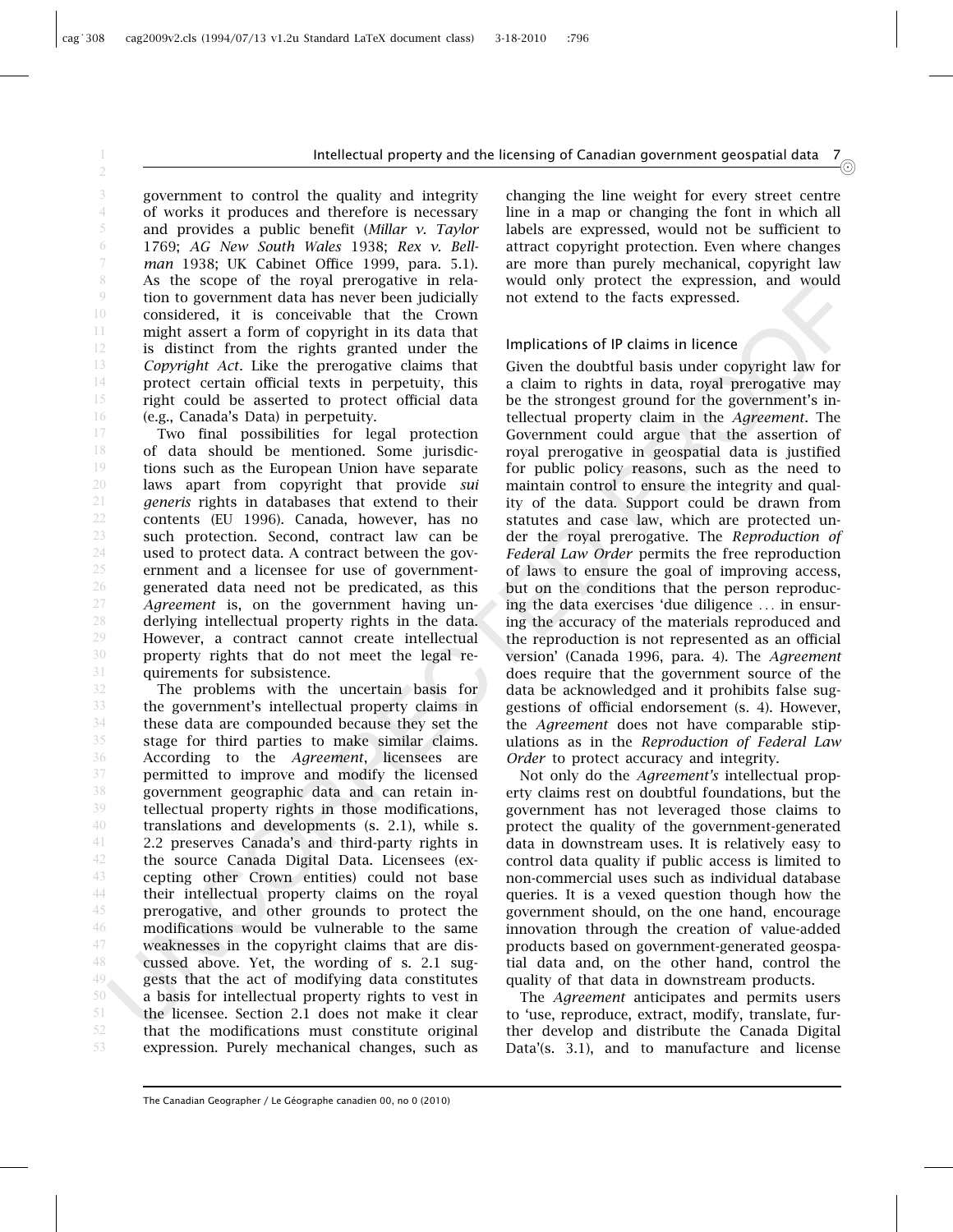#### 8 Elizabeth F. Judge and Teresa Scassa (C

11

21

32

34

8  $\bigcirc$ 10 12 13 14 15 16 17 18 19 20 22 Value-Added Products, providing certain conditions are met. The licensee must acknowledge that the data were reproduced with the permission of the particular government department (s. 4.1); for value-added products, state that the notice of the source shall not be construed as an endorsement (s. 4.2); and the acknowledgement must be separate from any promotional materials which cannot contain Canada's crest, name or flags, unless there is prior written approval (s. 4.3). Those conditions do nothing to prevent data quality problems that might arise from the use of data for purposes for which it is unsuited, the reliance on outdated data, or the combination of data sets of differing qualities in a value-added product. Because the licence contains no requirement to retain metadata, an end user might have difficulty gauging the suitability or quality of the underlying data.

## Other licence provisions affecting data quality

Other provisions (or the absence of such provisions) in the *Agreement* further exacerbate the risks to data quality. Most pointed are the explicit disclaimers in s. 6, which provide that 'Canada makes no representation and gives no warranty of any kind with respect to the accuracy, usefulness, novelty, validity, scope, completeness or currency of the Canada Digital Data...'. In addition, the *Agreement* does not impose an obligation on licensees to ensure data quality or to preserve and maintain the associated metadata. This *Agreement*, which is an unrestricted licence, allows and encourages extractions, modifications and translations of the data.

## **Conclusion**

The GeoConnections template agreements for licensing government data are based on weak and uncertain claims to intellectual property rights in data. In the absence of an express database protection regime such as exists in Europe, it is difficult to identify with any certainty the scope or extent of rights in any given compilation of data. It is remotely possible that government claims to rights in data are based on the royal prerogative, yet none of the hallmark public policy objectives of ensuring control over quality and integrity are present in the template agreements. In any event, claims based on the royal prerogative would not secure any rights for downstream developers that they would not be entitled to under the *Copyright Act*.

The scope of intellectual property rights in data is likely to continue to bedevil licensors and licensees of compilations of raw data, particularly 'whole of universe' data sets, in jurisdictions like Canada where there is no express database protection regime. In spite of a fairly weak intellectual property law foundation, Geo-Connections proposes an Agreement that asserts a confident claim to rights in the underlying data. The Agreement is a missed opportunity for government licensors to address quality concerns. These concerns might be satisfied, at least in part, by a requirement to maintain and update as necessary, and in accordance with accepted standards, any metadata that accompanies the data.

## **Acknowledgements**

We gratefully acknowledge the support of the GEOIDE Network, the Canada Research Chair program and the Law Foundation of Ontario, and we thank the organizers of the International Symposium on Spatial Data Quality 2009.

## **References**

- *Attorney General of New South Wales v. Butterworth & Co. (Australia) Ltd*. 1938 *38 New South Wales State Reports 195* (Australia: Supreme Court of New South Wales)
- CANADA. 1985 *Copyright Act.* R.S., 1985, c. C-42 (Ottawa: Minister of Justice) (Available at: http://laws.justice.gc.ca/en/C-42/index.html, Accessed 11 January 2010)
- —. 1996 *Reproduction of Federal Law Order*, PC 1996–1995, SI/97–5, 19 December (Ottawa: Minister of Justice) (Available at: http://laws.justice.gc.ca/en/SI-97–5/FullText.html, Accessed 11 January 2010)
- *CCH Canadian Ltd. v. Law Society of Upper Canada*. 2004 *2004 SCC 13, [2004] 1 Supreme Court Reports 339* (Supreme Court of Canada) (Available at: http://csc.lexum.umontreal. ca/en/2004/2004scc13/2004scc13.html, Accessed 11 January 2010)
- CHO, G. 2005 *Geographic Information Science: Mastering the Legal Issues* (Chichester: John Wiley & Sons)
- EUROPEAN UNION. 1996 'Directive 96/9/EC of the European Parliament and of the Council of 11 March 1996 on the legal protection of databases' *Official Journal of the European Union No. L* 77, 20–28, 27 March 1996 (Available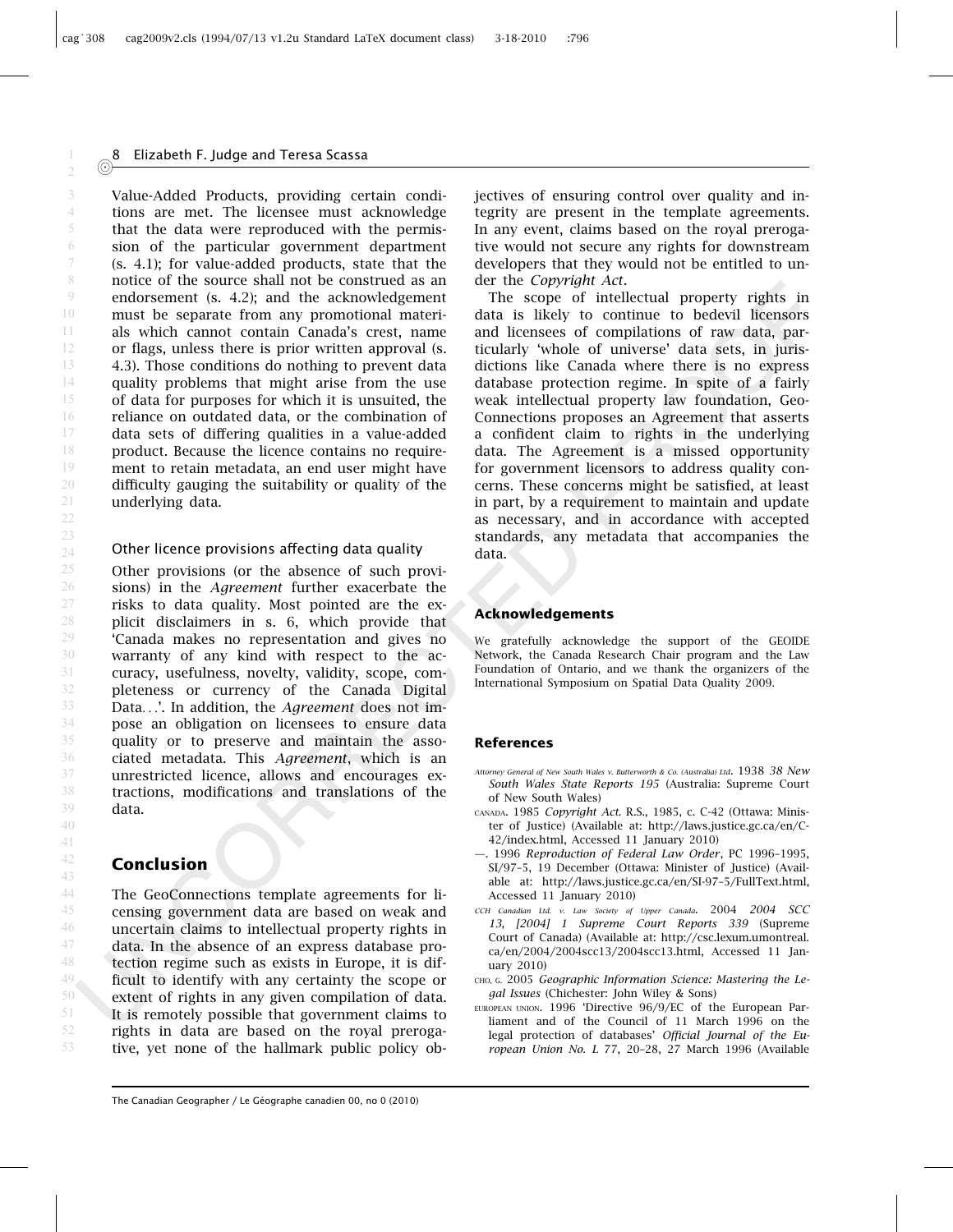1

53

#### Intellectual property and the licensing of Canadian government geospatial data 9 ⊙

2 3 4 5 6 7 8 10 11 12 13 14 15 16 17 18 20 21 22 23 24 25 26 27 28  $29$ 31 34 36 37 38 40 41 42 43 45 46 47 48 49 50 51 52 at: http://eur-lex.europa.eu/smartapi/cgi/sga doc?smartapi! celexplus!prod!DocNumber&lg=en&type doc=Directive&an doc=1996&nu doc=9, Accessed 11 January 2010) —. 2007 'Directive 2007/2/EC of the European Parliament and of the Council of 14 March 2007 establishing an infrastructure for spatial information in the European Community (INSPIRE)' *Official Journal of the European Union No. L* 108, 1–14, 25 April 2007 (Available at: http://eurlex.europa.eu/smartapi/cgi/sga doc?smartapi!celexplus!prod! CELEXnumdoc&lg=EN&numdoc=32007L0002, Accessed 11 January 2010) GEOCONNECTIONS. 2008 *The Dissemination of Government Geographic Data in Canada: Guide to Best Practices*, Version 2 (Ottawa: Natural Resources Canada) (Available at: http://www.geoconnections.org/publications/Best practices guide/Guide to Best Practices Summer 2008 Final EN.pdf, Accessed 11 January 2010) GERVAIS, D., and JUDGE, E. F. 2005 *Intellectual Property: The Law in Canada* (Toronto: Carswell) JUDGE, E. F. 2005 'Crown copyright and copyright reform in Canada' in *In the Public Interest*, ed. M. Geist (Toronto: Irwin Law), 550–596 (Available at: http://www.irwinlaw.com/pages/content-commons/crowncopyright-and-copyright-reform-in-canada-elizabeth-f-judge, Accessed 11 January 2010) JUDGE, E. F., and GERVAIS, D. 2009 'Of silos and constellations: comparing notions of originality in copyright law' in *Intellectual Property Protection of Fact Based Works: Copyright and Its Alternatives*, ed. R. Brauneis (Cheltenham, UK: Edward Elgar) *Millar v. Taylor*. 1769 *4 Burr. 2303* (England: Court of King's Bench) NATIONAL RESEARCH COUNCIL. 2004 *Licensing Geographic Data and Services* (Washington, DC: National Academies Press) ONSRUD, H. 1998 'Access to geographic information in the United States' in *Access to Geo-Information in the Netherlands: A*

*Policy Review*, ed. J. Dejong (Delft University Press), 33– 41 **Q1**

- ONSRUD, H., and LOPEZ, X. R. 1998 'Intellectual property rights in disseminating digital geographic data, products and services: conflicts and commonalities among European Union and United States approaches' in *European Geographic Information Infrastructures: Opportunities and Pitfalls*, eds. I. Masser and F. Salge (Bristol, PA: Taylor & Francis), 153– 167
- *R. v. Allen*. 2006 *2006 ABPC 115* (Alberta Provincial Court) (Available at: http://www.canlii.org/en/ab/abpc/doc/2006/ 2006abpc115/2006abpc115.html, Accessed 11 January 2010)
- *Rex v. Bellman*. 1938 *3 Dominion Law Reports 548* (New Brunswick Supreme Court (Appeal Division))
- scassa,  $\pi$ . 2003-2004 'Originality and utilitarian works: the uneasy relationship between copyright law and unfair competition' *University of Ottawa Law and Technology Journal* 1(1&2), 51–74
- —. 2006 'Original facts: skill, judgment and the public domain' *McGill Law Journal* 51, 253–278
- UNITED KINGDOM CABINET OFFICE. 1999 *Future Management of Crown Copyright*, CM 4300 (London: Her Majesty's Stationery Office) (Available at: http://www.hmso.gov.uk/archives/ copyright/future management cc.doc, Accessed 11 January 2010)
- *Weetman (Beta Digital Mapping) v. Baldwin*. 2001 *2001 BCPC 292* (Provincial Court of British Columbia) (Available at: http://www.canlii. org/en/bc/bcpc/doc/2001/2001bcpc292/2001bcpc292.html, Accessed 11 January 2010)
- WORLD TRADE ORGANIZATION. 1994 *Agreement on Trade-Related Aspects of Intellectual Property Rights (TRIPS Agreement*), 1869 *United Nations Treaty Series* 299 (Geneva: World Trade Organization) (Available at: http://www.wto. org/english/docs e/legal e/27-trips 01 e.htm, Accessed 11 January 2010)